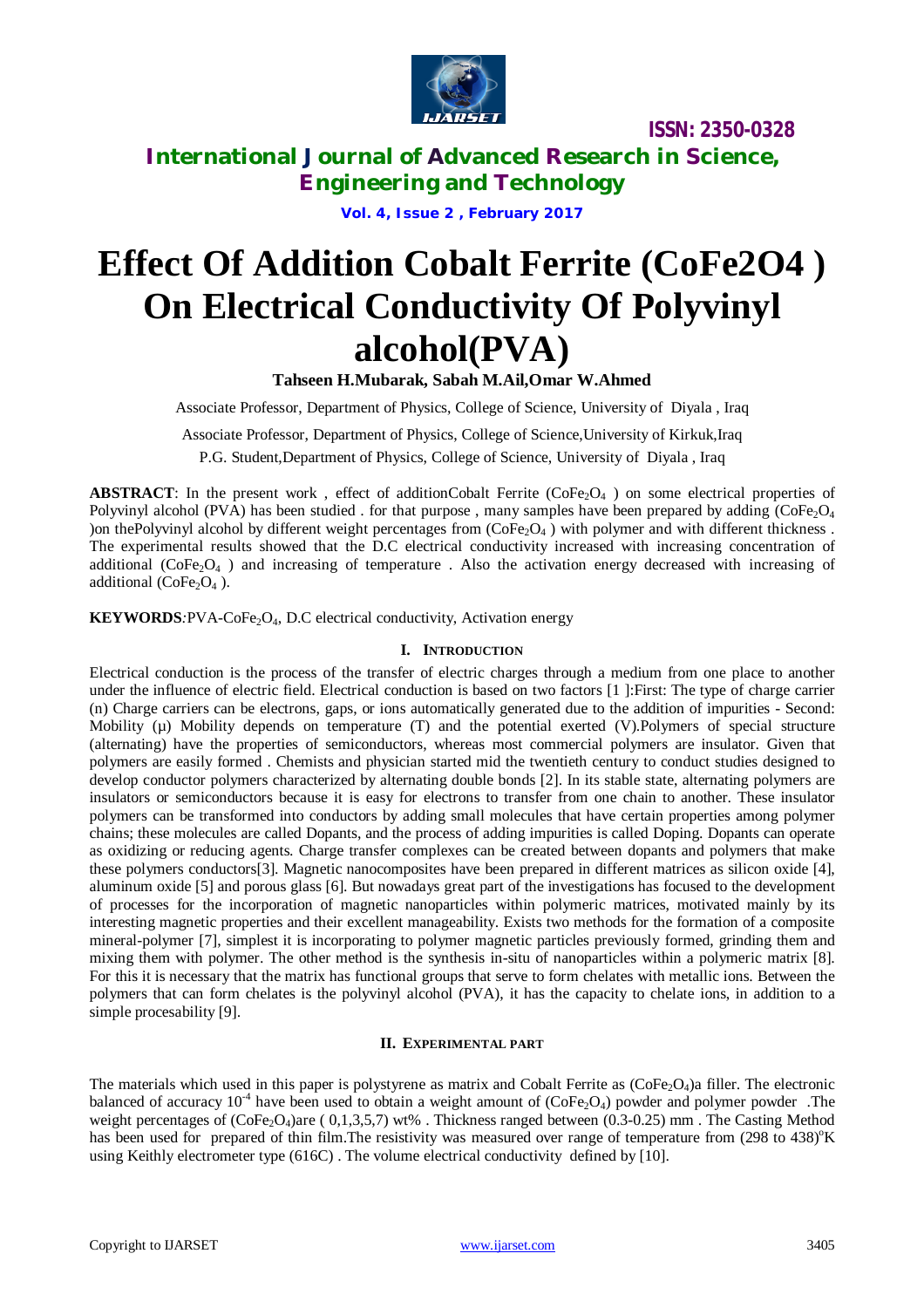

# **ISSN: 2350-0328 International Journal of Advanced Research in Science, Engineering and Technology**

**Vol. 4, Issue 2 , February 2017**

 $\sigma_v =$  $\mathbf 1$  $\rho_v$  $=\frac{L}{R}$ ோ ……………………(1)

Where :  $A =$  guard electrode effective area.  $R =$  volume resistance (Ohm).  $L =$  average thickness of sample (cm). In this model the electrodes have circular area  $A = D^2 \pi/4$  where  $D = 2.5$  cm<sup>2</sup>.

#### **III.RESULTS AND DISCUSSION**

Figure (1) shows electrical volume conductivity as a function of the concentration of ( $\text{CoFe-O}_4$ )at a temperature of (289°K) .From the figure we note that the electrical conductivity is slightly increasing with increase the concentration of( $CoFe<sub>2</sub>$ ). When increasing the focus more than that, the electrical conductivity to a large increase to the value  $(8.36\times10^{-10}$  (Ohm.cm)<sup>-1</sup>) at the concentration of (CoFe<sub>2</sub>O<sub>4</sub>)(1 wt%) and an increase in the concentration of (CoFe<sub>2</sub>O<sub>4</sub>)the conductivity reach to(5.51×10<sup>-9</sup> (Ohm.cm)<sup>-1</sup>) at the concentration (7wt%). The increase of conductivity with increasing of concentration of  $(CoFe<sub>2</sub>O<sub>4</sub>)$ caused by the increase of the charge carriers ions in which thy increased with increasing filler contact when the (CoFe<sub>2</sub>O<sub>4</sub>)ions at low concentrations are represented by small darker regions and become large when the Cobalt Ferrite (CoFe<sub>2</sub>O<sub>4</sub>)content increases but when the concentration of (CoFe<sub>2</sub>O<sub>4</sub>) reaches to (5wt%), the network will be connected to each other containing the overlapping paths to allow the charge carriers to pass through, where the charge carriers with routes through which the electrical resistance be less [ 11,12,13].



Figure (1) variation of D.C electrical conductivity with  $(CoFe<sub>2</sub>O<sub>4</sub>)$  concentration for (PVA-CoFe<sub>2</sub>O<sub>4</sub>)composite at T=289oK.

Figure (2) shows the behavior of electrical volume conductivity of the composite with the temperature. Note that the electrical conductivity increase with increasing temperature that any of this material has positive thermal coefficient. The interpretation of this is that the polymeric chains and  $(CoFe<sub>2</sub>O<sub>4</sub>)$  particles act as traps the charge carriers which transited by hopping process. On increasing the temperature, segments of the polymer being to move, releasing the trapped charges. The released of trapped charges is intimately associated with molecular motion. The increase of current with temperature is attributed to two main parameters , charge carriers and mobility of these charges.The increase of temperature will increase the number of charge carriersexponentially. The mobility depends on the structure and the temperature [14,15].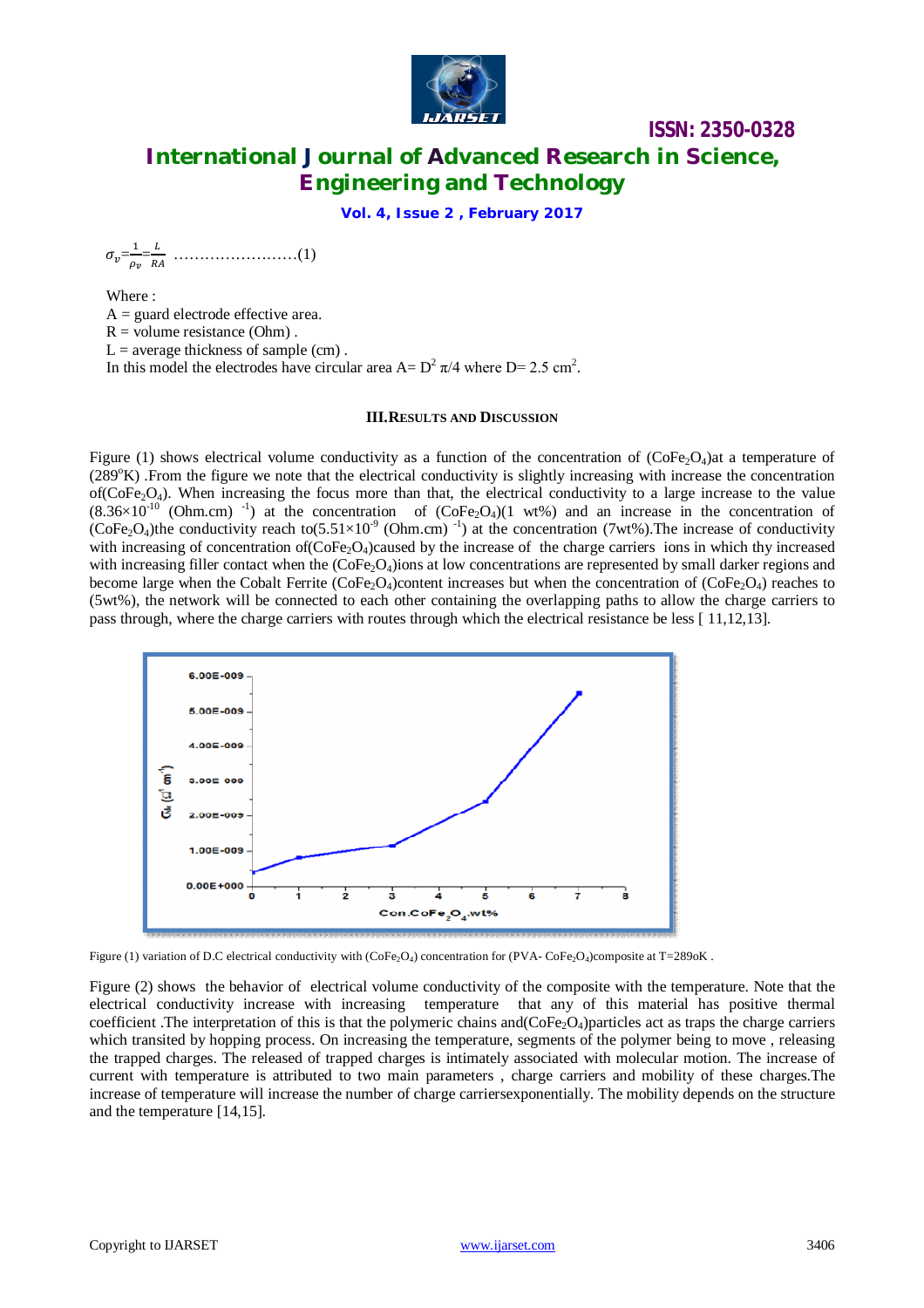

### **ISSN: 2350-0328**

# **International Journal of Advanced Research in Science, Engineering and Technology**

**Vol. 4, Issue 2 , February 2017**



**Figure(2) variation of D.C electrical conductivity with temperature for (PVA- CoFe2O4) composite.**

Figure (3) shows the relationship between  $ln(\sigma/\sigma)$  and inverted absolute temperature of the (PVA- CoFe<sub>2</sub>O<sub>4</sub>) composites. From the calculations the values to the activation energy ranges between  $(1.48 \times 10^{-3} - 1.77 \times 10^{-3})$ ev for  $(PVA - CoFe<sub>2</sub>O<sub>4</sub>)$  composites these values are due to the presence of free ions in the commercial polymers and the addition of low concentration of  $(CoFe<sub>2</sub>O<sub>4</sub>)$  reduced the activation energy values of all samples of (PVA-  $CoFe<sub>2</sub>O<sub>4</sub>$ ) composites the result of the space charge effect in the contact regions where the shipment in addition to the concentration of low-power levels localized in the forbidden energy gap act as traps to charge carriers and charge carriers were moving by hopping[16] .



Figure(3) the relationship between  $\ln(\sigma/\sigma)$  and inverted absolute temperature of the (PVA-CoFe<sub>2</sub>O<sub>4</sub>) composites.

The concentration increasing of  $(CoFe<sub>2</sub>O<sub>4</sub>)$  leads to the lowering the activation energy values, as shown in the figure (4) , it is clear that the mechanism of conductivity in the samples at low filler concentration is hopping.